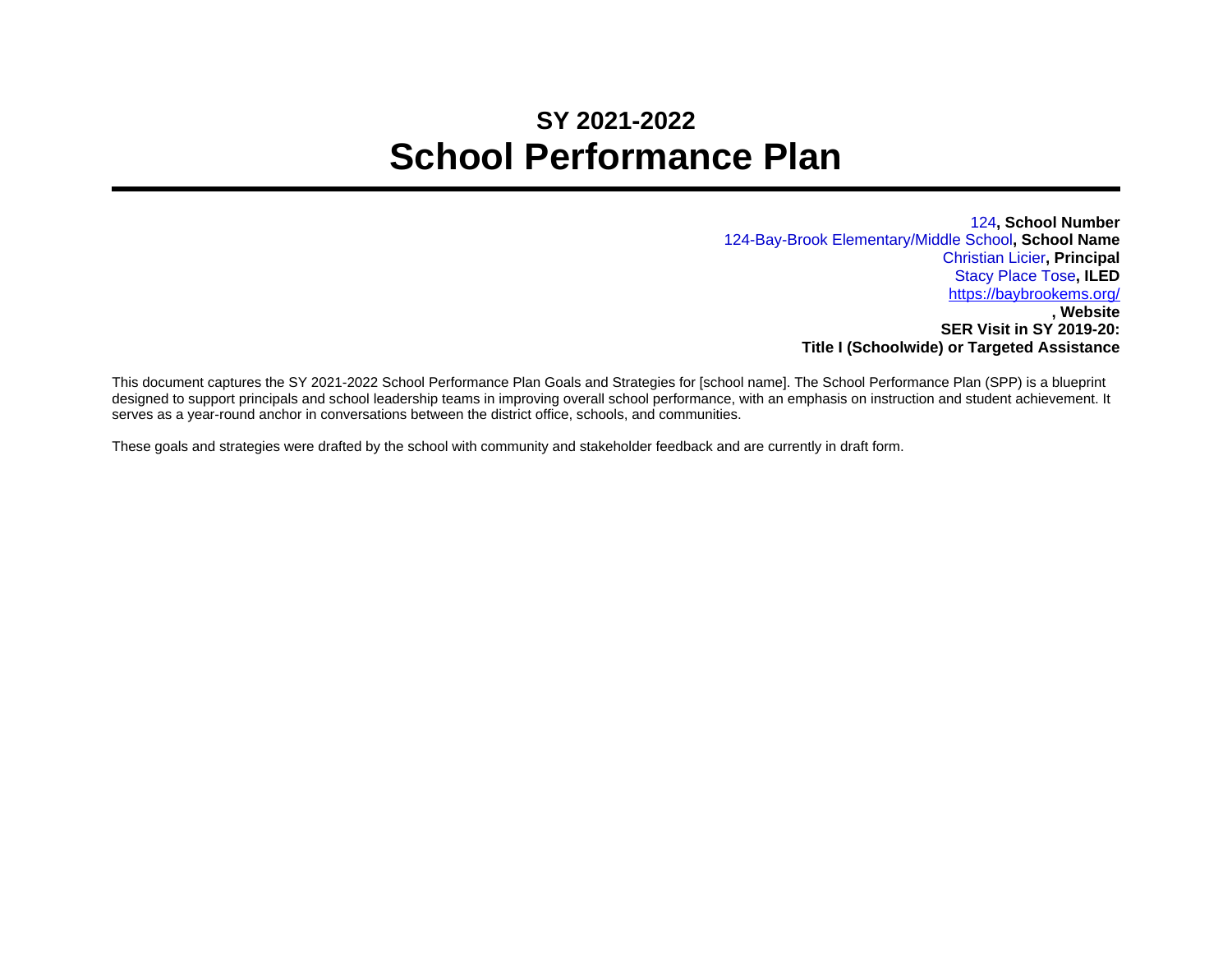| <b>Literacy Plan</b>                                                                                                                                   |                                                                                                                                            |  |
|--------------------------------------------------------------------------------------------------------------------------------------------------------|--------------------------------------------------------------------------------------------------------------------------------------------|--|
| <b>SMART Goal #1</b>                                                                                                                                   | Bay Brook will decrease the number of 6-8 grade students scoring 2+ Grade levels or below in i-Ready Reading<br>BOY by 10% from 87% to 77% |  |
| <b>Evidence-Based Strategy 1:</b><br>Implement small-group differentiated instruction to address individualized learning gaps                          |                                                                                                                                            |  |
| <b>Evidence-Based Strategy 2:</b><br>Implement OT4S (On Track 4 Success) process for discussing/creating individualized intervention plans for student |                                                                                                                                            |  |
| <b>Evidence-Based Strategy 3:</b><br>Pull-out Targeted EL small student groups                                                                         |                                                                                                                                            |  |

| <b>Literacy Plan</b>              |  |  |
|-----------------------------------|--|--|
| <b>SMART Goal #1</b>              |  |  |
| <b>Evidence-Based Strategy 1:</b> |  |  |
| <b>Evidence-Based Strategy 2:</b> |  |  |
| <b>Evidence-Based Strategy 3:</b> |  |  |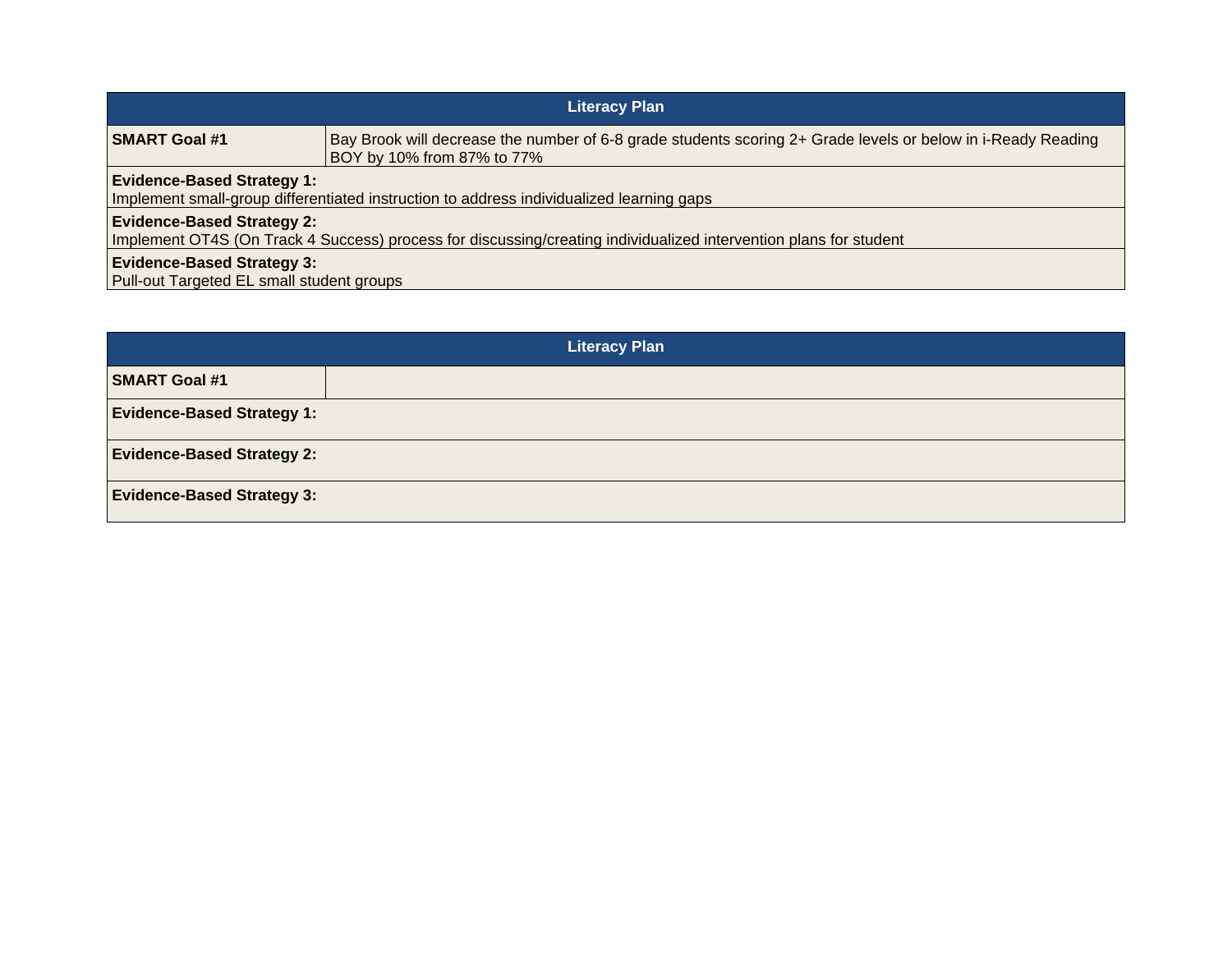| <b>Math Plan</b>                                                                                                                                                                     |                                                                                                                              |  |
|--------------------------------------------------------------------------------------------------------------------------------------------------------------------------------------|------------------------------------------------------------------------------------------------------------------------------|--|
| <b>SMART Goal</b>                                                                                                                                                                    | At BOY, 76% of our K-8 grade students performed at 2+ Grade levels below on i-Ready. We will decrease this to<br>61% by EOY. |  |
| <b>Evidence-Based Strategy 1:</b><br>Bay Brook will implement personalized learning through small groups based on data cycles                                                        |                                                                                                                              |  |
| <b>Evidence-Based Strategy 2:</b><br>implement online platform individual intervention utilizing imagine math in middle school and Zearn in k-5<br><b>Evidence-Based Strategy 3:</b> |                                                                                                                              |  |
|                                                                                                                                                                                      |                                                                                                                              |  |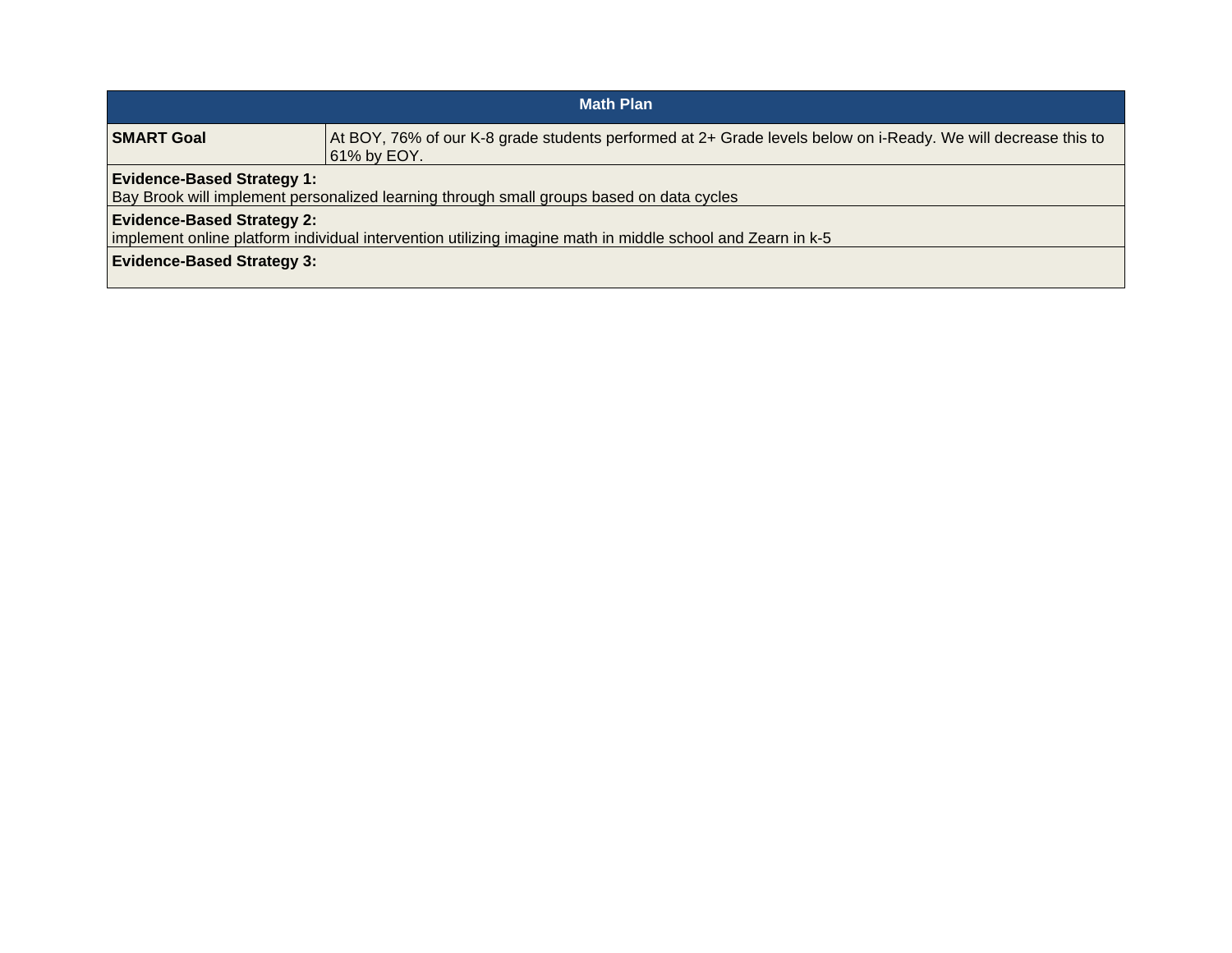| <b>Student Wholeness Plan</b>     |                                                                   |  |
|-----------------------------------|-------------------------------------------------------------------|--|
| <b>SMART Goal</b>                 | The EOY average cumulative attendance rate will be 94% or higher. |  |
|                                   |                                                                   |  |
| <b>Evidence-Based Strategy 1:</b> |                                                                   |  |
| <b>Evidence-Based Strategy 2:</b> |                                                                   |  |
| <b>Evidence-Based Strategy 3:</b> |                                                                   |  |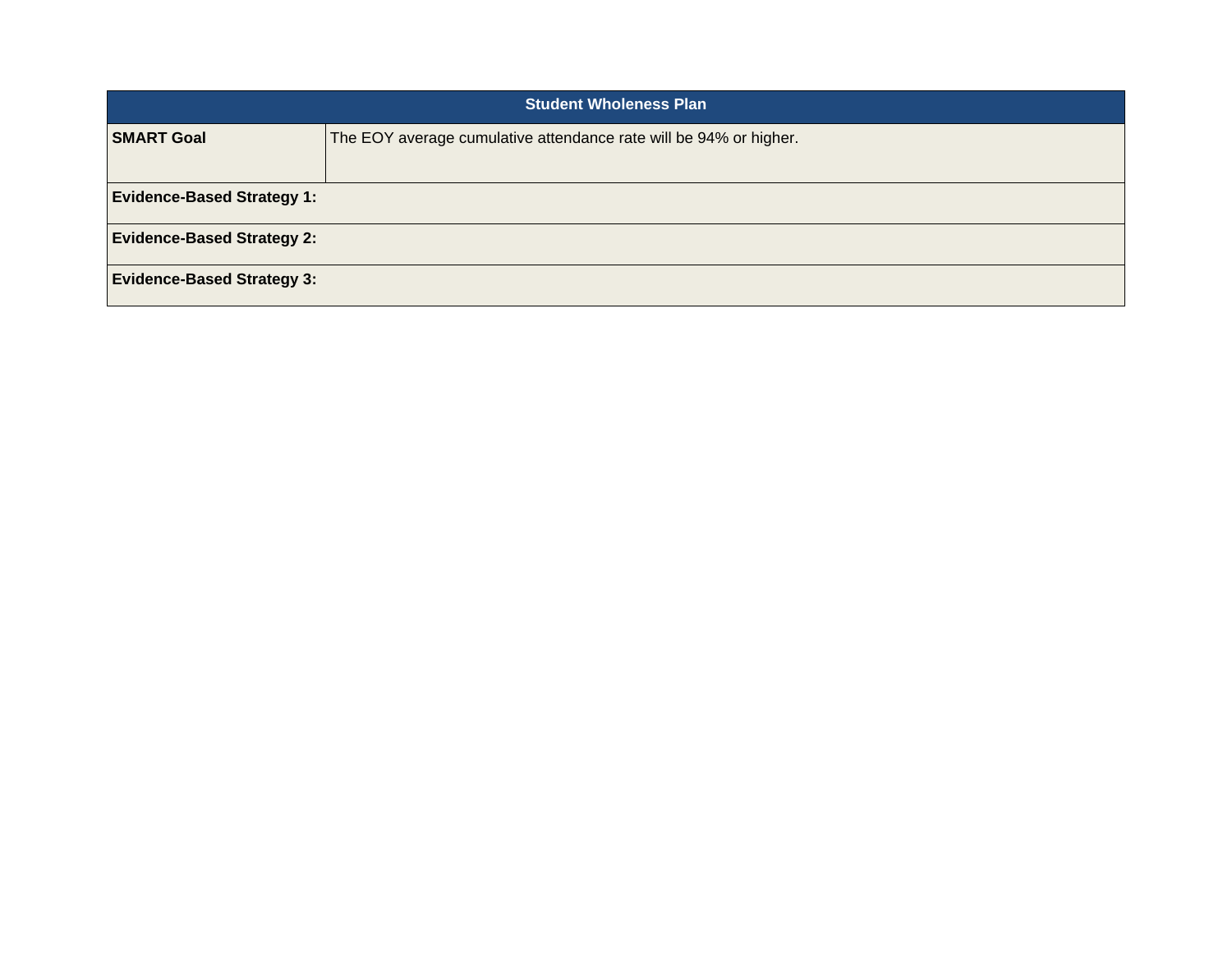| <b>4th Goal Selection:</b>                                                                             |                                                                                                                             |  |
|--------------------------------------------------------------------------------------------------------|-----------------------------------------------------------------------------------------------------------------------------|--|
| <b>SMART Goal</b>                                                                                      | At BOY SY22, 72% of k-5 students performed Well Below in Amplify Dibels. We will<br>decrease it by 10% to 62 % at EOY SY22. |  |
| <b>Evidence-Based Strategy 1:</b><br>Implementation of the Heggerty/Fundations curricula with fidelity |                                                                                                                             |  |
| <b>Evidence-Based Strategy 2:</b><br>Fundations/Amplify-Data driven TAP PLAN for targeted Small Groups |                                                                                                                             |  |
| <b>Evidence-Based Strategy 3:</b>                                                                      |                                                                                                                             |  |
| Pull-out Targeted EL small student groups                                                              |                                                                                                                             |  |